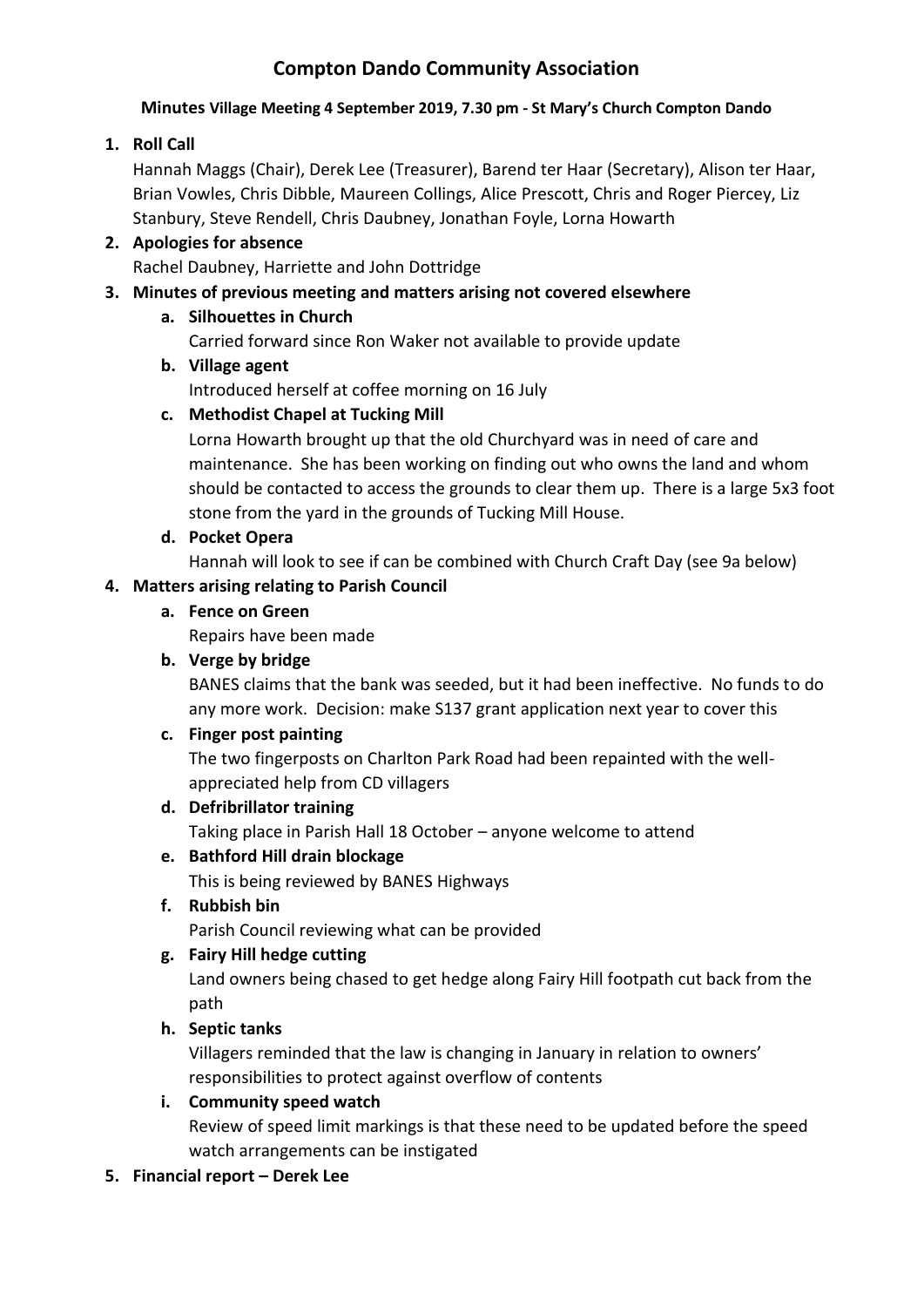### **a. Financial figures**

The treasurer reported that the fete made a surplus of a record £3898 leaving ca£1300 each for the CDCA, Church and Hall. The surplus in the bank is of the order of £3000

## **b. Asset Register**

This is still with Greg Drane

# **6. Website/Social Media update**

## **a. Article on Mervyn**

Had been created and passed by Lorna to Alison. Item on Feoffees to come.

#### **b. Interview with Jack Carpenter**

Secretary to remind Maggie that still awaited

# **7. Activities since last meeting**

## **a. Fete**

Ben and Becky had been presented with gifts to thank them for their work on a very successful event. Organisers for next year need to be found.

## **b. Churchyard working party 17 August**

The few who had turned up had made a big impact on the long border and other areas. Still a challenge to get enough support from members of the village

## **c. Church teas**

Raised £2224. Joy is probably leaving the village so will not be around to help organise the teas, or church flowers, next year. Meeting agreed the social benefit and the value of bringing in visitors to the village. Noted that there's a need for teas providers to know where to get keys to open the Church when Church not open.

#### **8. Upcoming Events**

## **a. Picnic in the Park 7 September**

The Pierceys would be around to welcome visitors to their gardens

#### **b. Dog show 29 September**

May not take place, but if does will be in field at bottom of Telegraph hill

# **c. Quiz night 30 November**

Team nominations already coming in. Teams requested to give their team names and topics at the time of submission. Maximum number of people per team is six.

# **d. Coffee Mornings**

Alice reported that these were under control and continue to be well-attended

# **e. Churchyard Working Party – 12 October**

Steve confirmed that this event was for planting the daffodils agreed at previous meeting to be acquired. Volunteers requested to help out and then continue afterwards to coffee morning. Bring your own dibber!9

#### **f. Craft Days**

Harriette has arranged three of these, to take place 9 November 2019, 18 January 2020, and 17 February 2020.

# **9. Possible Upcoming Events**

# **a. Crafts in the Church**

Hannah reported that the date was still to be confirmed

#### **10. Next meeting: AGM 13 November**